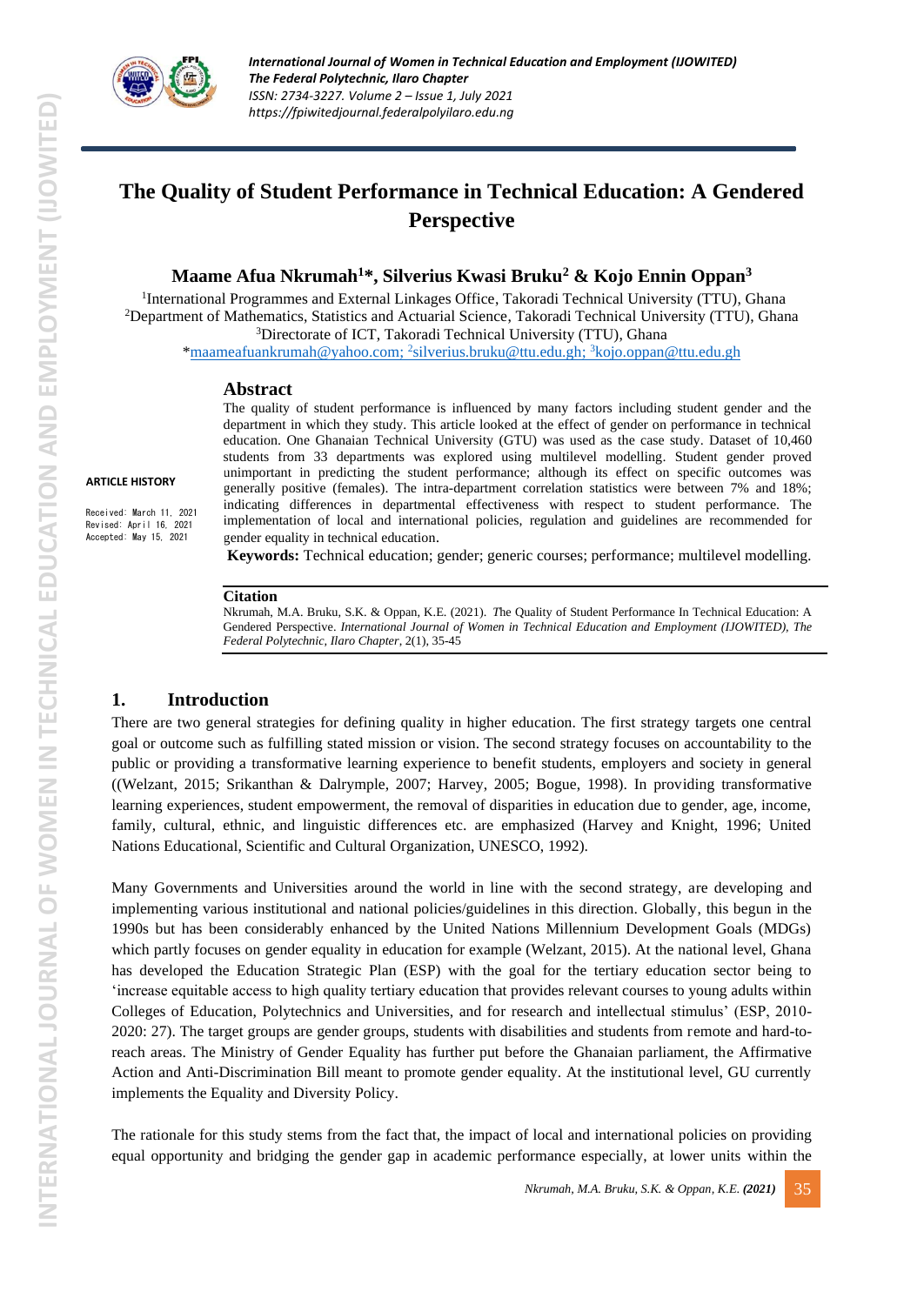

University (e.g., departments) need to be monitored. Of course, gender differences in performance have long captured the attention of educational researchers (Ma, 2008). In fact, early childhood longitudinal studies have found similar performance among kindergarten boys and girls on tests of general knowledge, reading and mathematics on entry (Freeman, 2004). However, although tests of general intelligence do not suggest overall differences between males and females, there appear to be large gender differences with respect to average scores on specific cognitive tasks (Ma, 2008). The question is do these gender gaps widen also in Technical and Vocational Educational and Training (TVET).

Interestingly, differences in the performance of male and female students in higher education have proved highly controversial in recent years. Evidence has often been mixed or no associations at all have been found (Graunke and Woosley 2005; Stacey and Whittaker, 2005; Ofori and Charlton, 2002). For instance, Kim, Rhoades and Woodard (2003) when investigating gender differences using about 60,000 students from 22 public Universities found, SAT scores to have had a significant impact on student graduation, although at the individual level, gender was a more powerful correlate of graduation than the SAT score.

Other studies have examined gender differences in relation to specific courses. For instance, Eddy, Brownell & Wenderoth (2014) using data from 23 multiple introductory Biology courses for majors, examined two measures of gender disparity in Biology: academic achievement and participation in whole-class discussions. They concluded that females consistently under-performed on exams compared to males with similar overall college grade point averages. Bridgeman and Wendler (1991) examined student success in terms of course grades. They contended that, women typically had equal or higher grades in Maths. Wainer and Steinberg (1992) on a sample of 62,000 students similarly conclude that, although women had lower SAT-M scores, they received similar grades from first-year Math courses.

The sources of the gender differences in performance have been of considerable debate. Some researchers see it as an interaction between biological and environmental factors (Ma, 2008; Sommers, 2000; Neisser et al., 1996). Others fence that a large part of the observed differences, ruling out differential course selection, is that females relatively have better study skills (Leonard and Jiang, 1999). They also tend to attend class more frequently and work more conscientiously and harder (Wainer and Steinberg, 1992). Females further tend to have better language abilities including essay writing skills, vocabulary and word fluency which contribute to better course work (Wilberg and Lynn, 1999). Another claim is that male and female teachers have unique biases with respect to how they engage the two genders in the classroom, (Kleinfeld 1998, Lewin 1998). Other studies have suggested societal inequality (Eddy, Brownell & Wenderoth, 2014).

Arguably, most studies examining gender differences in performance at the tertiary level have focused on grades and degree attainment (Johnes, 2006), graduation and completion rates (Johnes and Taylor 1990; Smith and Naylor, 2001a and b) and the reasons for observed differences using descriptive statistics; instead of students' actual performance using 'raw' scores and a more supplicated data analysis technique. It is for these reasons that the present study utilized the 'raw' scores of first-year GU students in three generic courses – African Studies (AFS), Communication Skills (CS) and Computer Literacy (CL) and multilevel statistical analysis techniques to explore the possibility of gender differences in performance. The purpose was to statistically illustrate the contributions student gender and departments make toward student performance.

Specifically, this study will address the extent to which departments influence student performance in some selected courses and the gender differences in the performance of male and female students.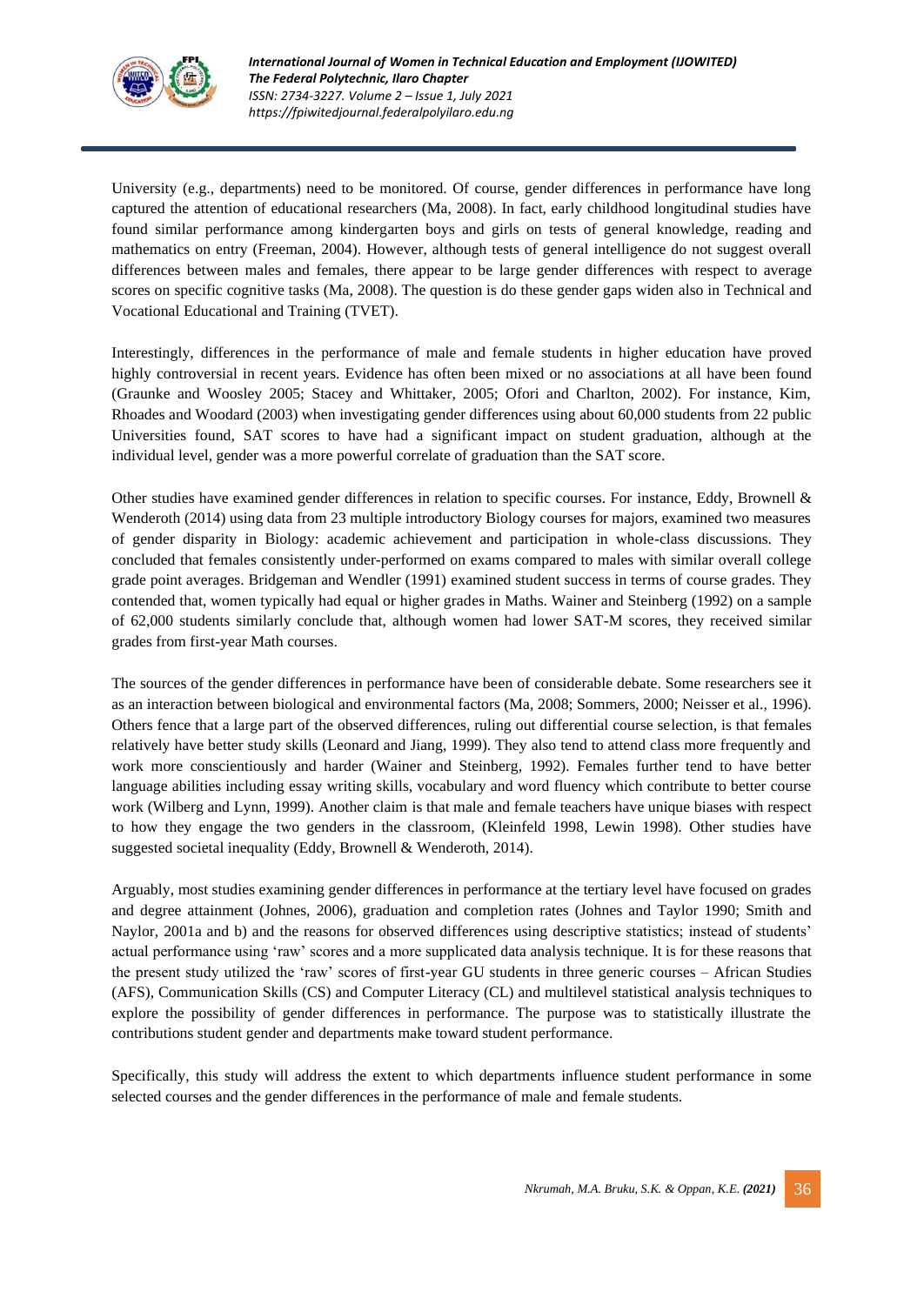

## **2. Materials and Methods**

A case study design was adopted given that universities typically set their own academic standards, which may vary across institutions. In other words, there is lack of uniformity between institutions in terms of entry and exit points. Hence, using GU as a case study was considered most appropriate (Ramsden, 1991; Rodger, 2007).

#### **Dataset and Population**

The population of the study was 10,460 students (a secondary dataset) from all five faculties and 33 departments of the University. The secondary dataset was collected as part of a longitudinal data creation exercise by the University for all undergraduate students. The dataset used in this particular analysis covered a period of three academic years (2016/2017 - 2018/19) and contained the following information: Faculty and department identity, student gender and exams scores in three generic courses - African Studies (AFS, one semester course), first and second semester Communication Skills (CS1 and CS2) and first and second semester Computer Literacy (CL1 and CL2). The three courses were chosen because they form the core of most subject specific knowledge and are expected to facilitate the learning of the subject specific courses (Bowden, 2000). The dataset was accessed after permission was given by the administrative owners of the dataset, GU specifically, the Management of the University.

#### **Data analysis**

The dataset was analyzed using multilevel statistical techniques (hierarchical models) with the aid of MLwiN 2.36 software (Rabash, Steele, Browne & Goldstein, 2016). The use of multilevel statistical techniques allowed the study to take into account the hierarchical structure of the dataset i.e. students within departments (Snijders and Bosker, 1999). It also provided a means to model 'raw' data simultaneously at different levels, so that the variations at these levels as predicted by the different variables could be done most appropriately (Singer and Willett, 2003). Interestingly, the technique has been used by several researchers examining issues similar to the current study (Timmermans, 2012; Goldstein, 2011). In the analysis, the 'raw' scores of students in each selected course, served as the dependent variable. Gender was treated as a dummy variable with female as the reference category. It served as an explanatory variable. Table 1 indicates the significance of the selected variables when tested individually at 0.05 significance level. The only explanatory variable that proved statistically significant and was included in the analysis was student gender.

| <b>Variable</b>                                                                   | <b>African Studies</b>                 | CS <sub>1</sub> | CL <sub>1</sub> | CS <sub>2</sub> | CL <sub>2</sub> |
|-----------------------------------------------------------------------------------|----------------------------------------|-----------------|-----------------|-----------------|-----------------|
| Gender (female)                                                                   | <b>Ns</b>                              | S               | S               | S               | S               |
|                                                                                   |                                        |                 |                 |                 |                 |
| <b>Faculty (Applied Arts)</b>                                                     | $N_{S}$                                | <b>Ns</b>       | <b>Ns</b>       | <b>Ns</b>       | $N_{S}$         |
| <b>Applied Science</b>                                                            | N <sub>S</sub>                         | <b>Ns</b>       | $N_{S}$         | N <sub>S</sub>  | <b>Ns</b>       |
| <b>Built and Natural Environment</b>                                              | $N_{S}$                                | <b>Ns</b>       | N <sub>S</sub>  | <b>Ns</b>       | $N_{S}$         |
| <b>Business and Management Studies</b>                                            |                                        |                 |                 |                 |                 |
| <b>Engineering</b>                                                                | $N_{S}$                                | <b>Ns</b>       | <b>Ns</b>       | <b>Ns</b>       | <b>Ns</b>       |
| $\cdot$ $\sim$<br>$\mathbf{X}$ and $\mathbf{X}$ and $\mathbf{X}$ and $\mathbf{X}$ | $\sim$ $\sim$ $\sim$<br>$\cdot$ $\sim$ |                 |                 |                 |                 |

| Table 1: the significance of the selected Variables per course when tested individually |  |  |  |
|-----------------------------------------------------------------------------------------|--|--|--|
|                                                                                         |  |  |  |

**Note**  $*$  s = significant ns = not significant

In all the following two 2-level linear models with department at level 2 and students at level 1 were fixed for each of the outcomes – AFS, CS and CL (the scores were centered around the mean):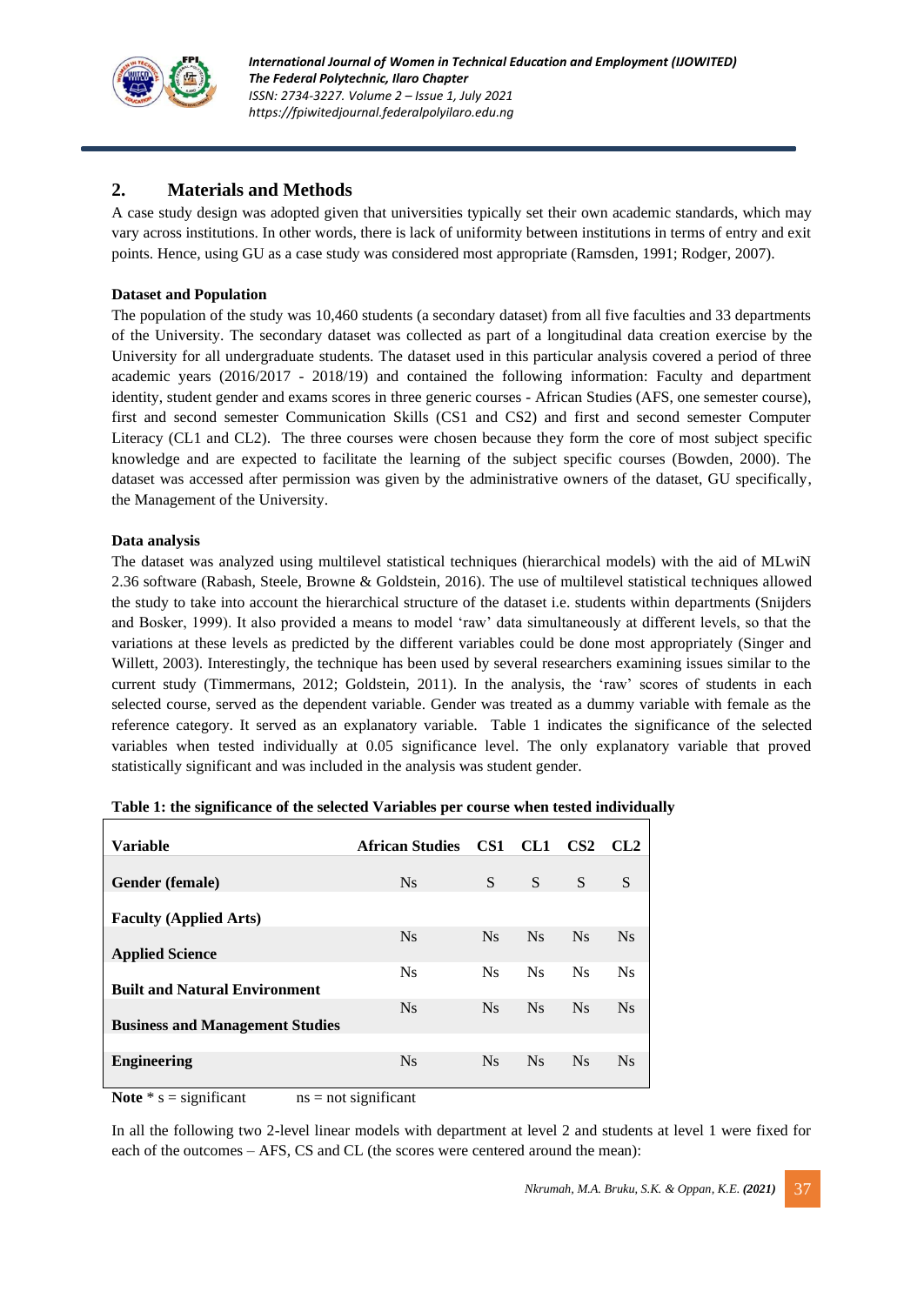

Model 1/Null model was an empty Model with no explanatory variable. It was used to estimate average 'raw' performance and the gross effect of departments on student performance.

Model 2 was an extension of Model 1 with the addition of student gender as an explanatory variable. The purpose of Model 2 was to estimate possible gender differences in the performance of students.

## **3. Results**

To ensure that the statistical analysis did not lead to over/under estimation of significance effects and subsequent inaccurate conclusions (for this is the first time the dataset has been analyzed), the statistical assumptions underlying the analysis were first checked (see Appendix I). Regarding the main analysis, the estimates of Models 1 (with no explanatory variables) and Model 2 (Model 1 plus student gender) are presented. The estimates of Model 1 are used to describe differences in the effectiveness of the 33 departments in promoting the academic gains ('raw' performance) of the students in the selected courses (RQ1). The estimates of Model 2 on the other hand, are used to examine the overall effect of gender on students' performance and whether there are gender differences in performance (RQ2). The discussions under this section would proceed as follows:

- 1. Descriptive statistics
- 2. Differences in 'raw' achievement and departmental effectiveness (RQ1)
- 3. Gender differences in performance (RQ2).

#### **Descriptive statistics**

Out of the total population of 10460 students; the males constituted 65% (6783) while the females formed 35% (3677). The average performance per is presented on Table 2. The females on average appeared to be doing marginally well in all three courses. For example, although the average scores across all departments were between 56.3 and 63.1 percentage points; the average scores for the females were relatively higher (57.3 - 63.1) compared to that of the males (55.8 - 63). The dispersions from the mean or average were also quite wider in the females (10.3 -12.8) compared to the males  $(12.2 – 12.7)$ 

|                   | <b>AFS</b>  | CS <sub>1</sub> | CL1                       | CS <sub>2</sub>          | CL <sub>2</sub> |
|-------------------|-------------|-----------------|---------------------------|--------------------------|-----------------|
| <b>Population</b> |             |                 |                           |                          |                 |
| Female            | 3677 (35%)  |                 |                           |                          |                 |
| <b>Male</b>       | 6783 (65%)  |                 |                           |                          |                 |
| <b>Total</b>      | 10460       |                 |                           |                          |                 |
| <b>Means</b>      |             |                 |                           |                          |                 |
| Female            | 63.3(12.1)  |                 | $57.3(11.7)$ $57.6(12.8)$ | 60.9(11.5)               | 59.1 (10.3)     |
|                   |             |                 |                           |                          |                 |
| <b>Male</b>       | 63.1 (12.2) | 55.8 (12.4)     |                           | $56.5(12.7)$ 62.9 (12.5) | 57.4 (12.5)     |
|                   |             |                 |                           |                          |                 |
| <b>Total</b>      | 63.2(12.2)  | 56.6(12.2)      | 57.1 (12.8)               | 61.9(12.2)               | 58.3(11.8)      |
|                   |             |                 |                           |                          |                 |

#### **Table 2: Descriptive statistics**

**Note:** Standard Deviation (SD) in bracket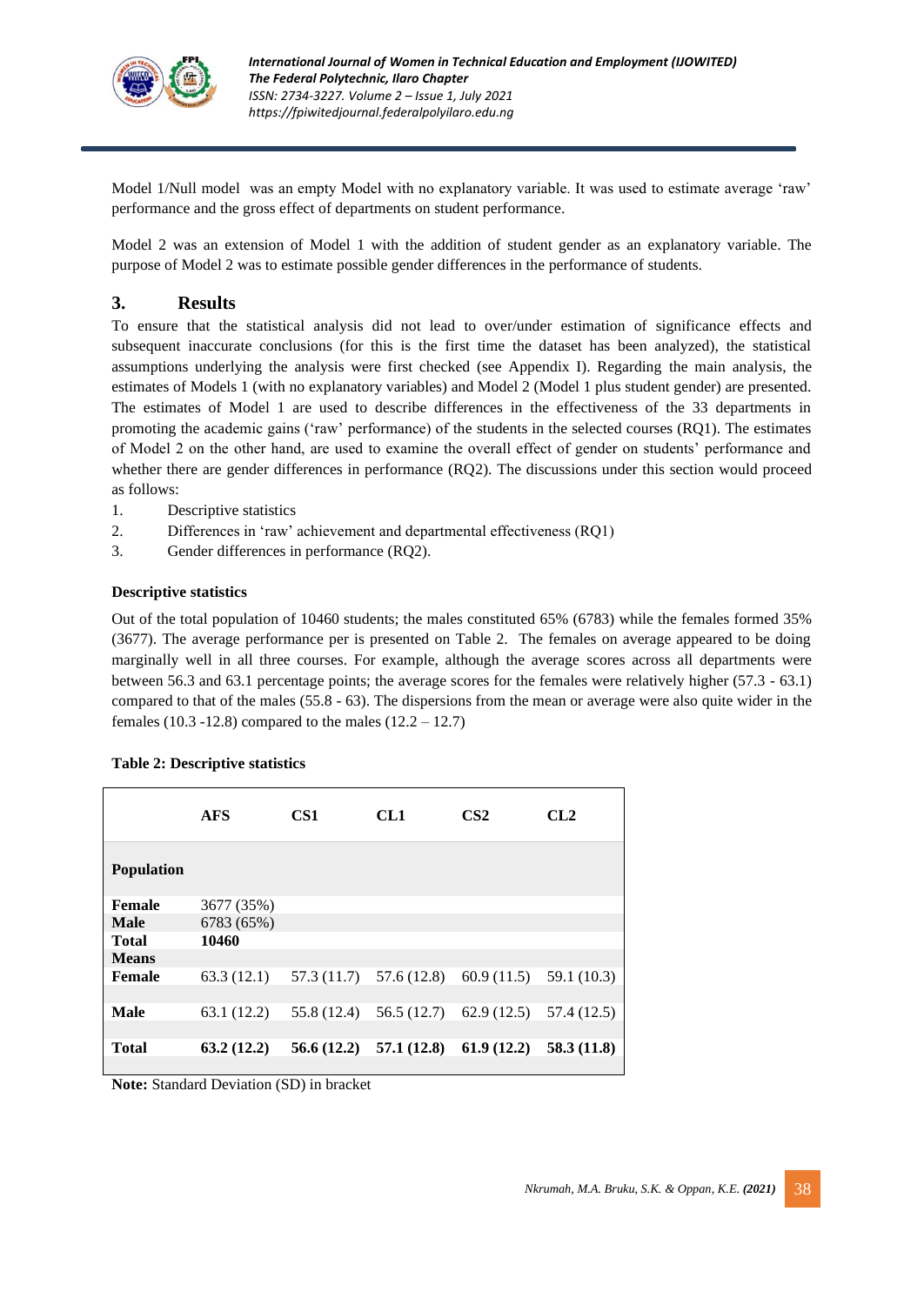

### **A. Differences in 'raw' achievement and departmental effectiveness (RQ1)**

RQ1 was address using the estimates of Model 1 found on Table 3. From the fixed part of the model, the 'raw' mean performance across all departments was between 55.71 (CS2) and 63.44 (AFS). Differences in performance at both the department and student levels can be noticed from the random part of the model estimates. Using AFS as an example, the between department variance was 24.88 and the within student variance was 148.99. For all the selected outcomes, the between department variance ranged between 10.959 (CS1) and 29.200 (CS2); while the within student variance ranged between 124.107 (AFS) and 153.105 (CS2). The total explained ranged between 149 and 176.

Differences in departmental effectiveness was estimated using the department level variances. Observed differences became more evident as the students progressed from semester one to semester two. Taking CS1 for example, the differences between departments during the first semester (10.96) doubled during the second semester (22.67). The case of CL1 and CL2 was not too different (changed from 20.74 to 29.20 respectively). It is also obvious that there was more variability between departments in CS2 than the other outcomes. AFS had the least variability between departments (perhaps, because there was no other semester to compare since it's a one semester course).

|                                  | <b>AFS</b>             | CS <sub>1</sub>        | CL1                    | CS <sub>2</sub>        | CL2                    |
|----------------------------------|------------------------|------------------------|------------------------|------------------------|------------------------|
| <b>Fixed Part (Coefficient)</b>  |                        |                        |                        |                        |                        |
| <b>Cons/Intercepts</b>           | 63.436<br>$[0.964]$ *  | 56.168<br>$[0.691]$ *  | 61.615<br>$[0.899]$ *  | 55.710<br>$[0.940]$ *  | 57.882<br>$[1.037]$ *  |
| <b>Random Part</b>               |                        |                        |                        |                        |                        |
| Differences between departments  | 24.881<br>$[7.274]$ *  | 10.9591<br>$3.592$ ] * | 20.794<br>$[6.219]$ *  | 22.682<br>$[6.825]$ *  | 29.200<br>$[8.432]$ *  |
|                                  |                        |                        |                        |                        |                        |
| Differences between students     | 124.107<br>$[1.719]$ * | 143.466<br>$[1.987]$ * | 138.004<br>$[1.911]$ * | 153.105<br>$[2.120]$ * | 129.602<br>$[1.795]$ * |
|                                  |                        |                        |                        |                        |                        |
| <b>Total</b>                     | 148.987                | 154.425                | 158.798                | 175.787                | 158.802                |
|                                  |                        |                        |                        |                        |                        |
| % Differences between department | 17                     | 7                      | 13                     | 13                     | 18                     |
|                                  |                        |                        |                        |                        |                        |
| % Differences between students   | 83                     | 93                     | 87                     | 87                     | 82                     |

#### **Table 3: The estimates of Model 1/ The Null Model**55.71

**Note: \* = Statistically significant at 0.05 significance level** 

The Intra-Department Correlation (IDC) statistic, which measures the proportion of total variance attributable to departments or students was statistically used to check the above claims. This statistic is given by the Level 2 variance divided by the Level 1 variance *plus* the variance at level 2. The IDC statistic across all five outcomes ranged between 7% (CS1) and 18% (CL2) confirming the existence of differences in departmental effectiveness. Using CS1 as an example, 7% of the total variance in performance was due to differences between departments. Generally, however, it could be argued that a wider variability in department effectiveness was observed as the students progressed from one semester to the other, as earlier mentioned. Much of the variability however, lied within students i.e. 93% (CS2) against 82% (CL2). See Table 3.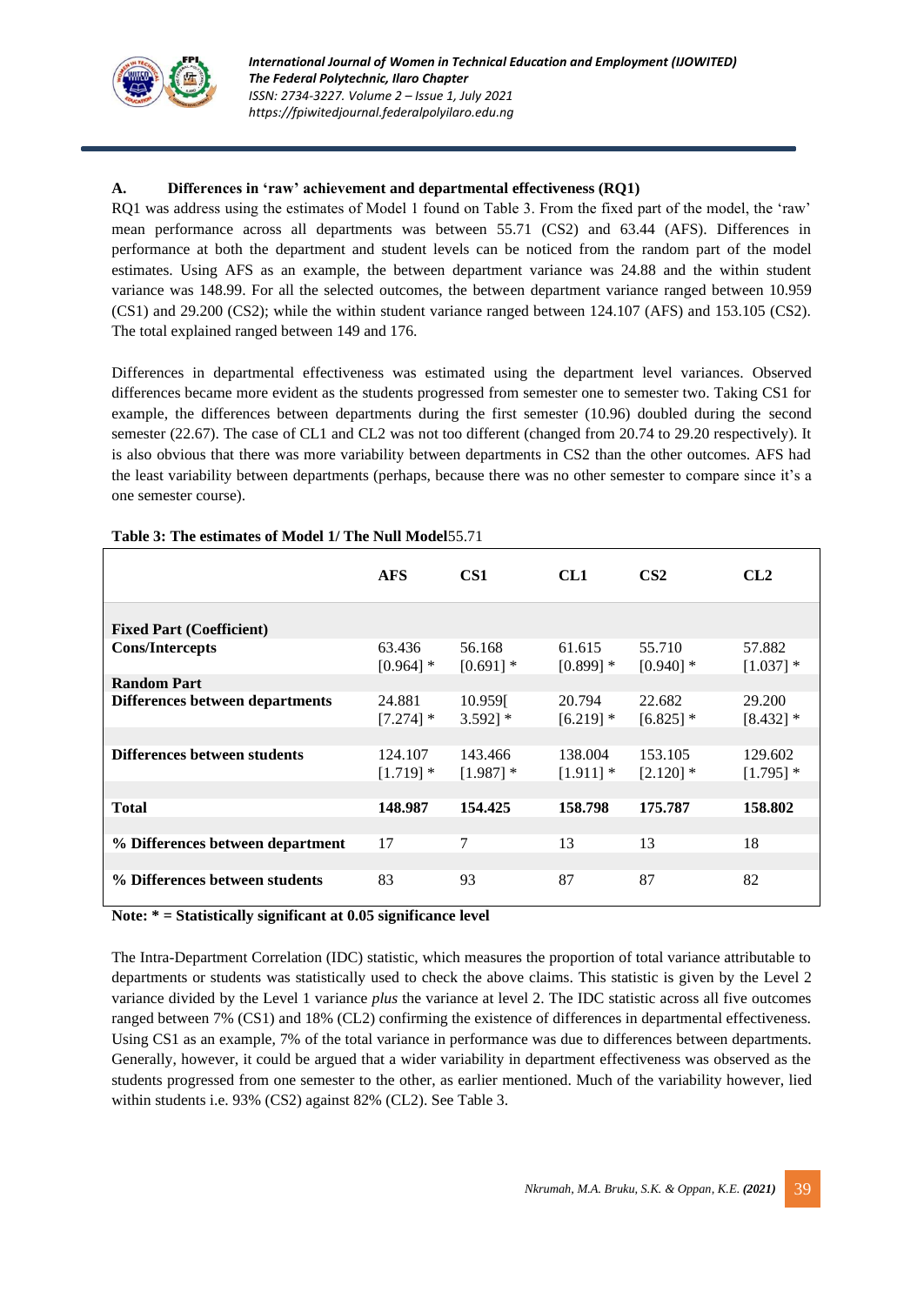

## **B. Gender differences in performance (RQ2)**

The estimates of Model 2 (Model 1 plus gender) addressing the issue of gender differences in performance (RQ2) and the effect of gender on the selected outcomes are presented on Table 4. The mean achievement across all departments after controlling for gender remained almost the same for all the selected courses compared to the equivalent values of Model 1 (this is not surprising given that Model 2 is not a 'Value Added' model controlling for prior attainment). The total variance in the students' performance accounted for by gender was zero for all the selected outcomes. The variances explained at the department and student levels remained almost the same compared to equivalent values (compare Tables 3 and 4). Thus, student gender proved less important in predicting the students' performance in the study's context.

The slope of Model 2 however, showed that gender had mixed effect on specific courses. For example, while the male students on average performed better in AFS and Computer Literacy (CL1 and CL2); the female students on average did better in the language related courses (CSI and CS2). Specifically, the male students on average, obtained 3.43 units more in CL1, 0.16 units more in AFS and 1.04 units more in CL2 compared to their female counterparts. The females on the other hand attained 1.16 units more in CS1 and 1.42 units more in CS2 on average relative to their male counterparts (see Table 4). Overall, it could be argued that the females performed better in the language related courses (CS1 and CS2) while the males performed better in the Computer related courses (CL1 and CL2).

|                                                                     | <b>AFS</b>             | CS <sub>1</sub>         | CL1                    | CS <sub>2</sub>        | CL2                    |
|---------------------------------------------------------------------|------------------------|-------------------------|------------------------|------------------------|------------------------|
| <b>Fixed Part (Coefficient)</b>                                     |                        |                         |                        |                        |                        |
| <b>Cons/Intercept</b>                                               | 63.336<br>$[0.982]$ *  | 56.892<br>$[0.700]$ *   | 59.501<br>$[0.323]$ *  | 56.589<br>$[0.342]$ *  | 57.241<br>$[1.056]$ *  |
| <b>Background</b><br>Gender (female)                                | 0.163<br>[0.308]       | $-1.155$<br>$[0.329]$ * | 3.426<br>$[0.323]$ *   | $-1.415$<br>[0.342]    | 1.037<br>$[0.315]$ *   |
| <b>Random Part</b><br><b>Differences</b><br>between departments     | 24.815<br>$[7.332]$ *  | 10.157<br>$[3.389]$ *   | 20.203<br>$[6.073]$ *  | 22,057<br>$[6.668]$ *  | 29.250<br>$[8.442]$ *  |
| <b>Differences</b><br>between students                              | 124.104<br>$[1.719]$ * | 43.321<br>$[1.984]$ *   | 136.540<br>$[1.891]$ * | 152.864<br>$[2.117]$ * | 129.467<br>$[1.793]$ * |
| <b>Total</b>                                                        | 148.919                | 53.478                  | 156.743                | 147.921                | 158.717                |
| <b>Differences</b><br><b>between</b><br>$\frac{0}{0}$<br>department | 17                     | 7                       | 13                     | 13                     | 18                     |
| Total variance explained<br>by gender                               | $\Omega$               | $\theta$                | $\Omega$               | $\Omega$               | $\Omega$               |
|                                                                     |                        |                         |                        |                        |                        |

#### **Table 4: The estimates of Model 2 controlling for student gender**

**Note: \* = statistically significant at 0.05 significance level**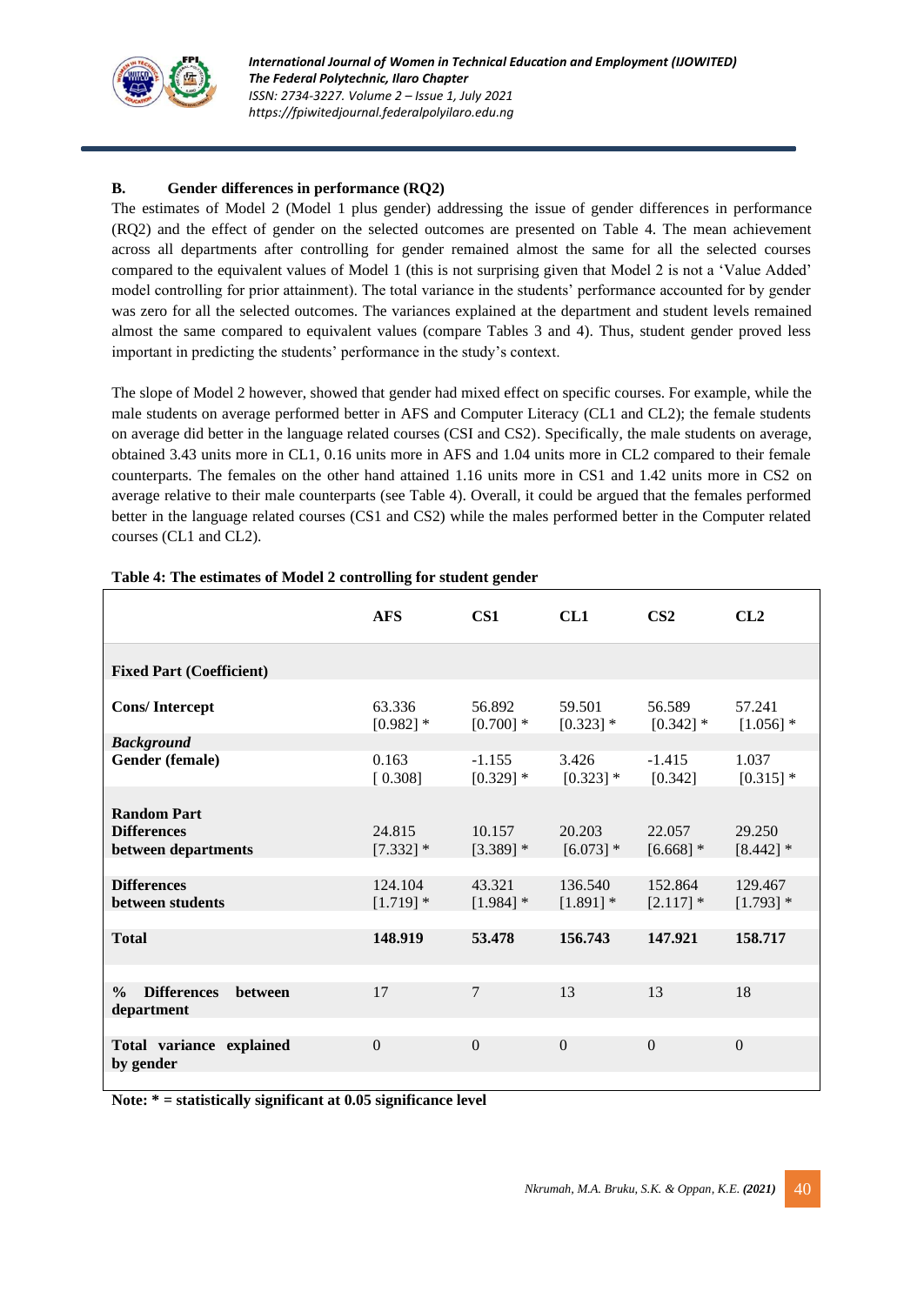

## **4. Discussion**

The first issue discussed here concerns the contribution of departments towards student performance (RQ1). The second deals with the impact of gender on specific courses and while third issue deals with the implications of study for quality assurance.

Regarding the first issue, the estimated IDC statistics were 7% and 18% respectively. This indicates that 7-18% of the total variance in the students' 'raw' performance was due to differences between departments. This finding was expected. For instance, Liu (2009b) when examining the performance of 6196 first year students from 23 higher education institutions in the educational testing service's proficiency profile test between 2006 and 2008, indicated that 16% of the unexplained variance in the students' critical thinking 'raw' scores was due to differences between institutions. Interesting, Gray (2004) when reassessing SER for three decades in British research, also argued that differences between schools vary considerably. As demonstrated by the present study, departments within the same University can be also be deferentially effective in promoting students' 'raw' performance. These findings clearly illustrate the important contributions departments make toward student performance.

The remaining observed differences in performance however, lied within students (82% and 93% respectively). Arguably, there were more differences within students than between departments (Nkrumah, 2016; Timmermans, 2012; Goldstein, 2011). Studies like the current study are therefore, expected to help identify, target and support less-effective departments through internal quality assurance mechanisms aimed at providing equal opportunities for all students. This view is endorsed by Strand (2010), who contends that the existence of differences in performance is important for the design and implementation of policies on equal opportunities.

The second issue is in relation to the impact of gender on specific courses. From the estimates of Model 2 (controlling for student gender), the total percentage variance accounted for by gender was zero for all the selected courses. This suggests that perhaps, student gender is not an important predictor of student performance in the study's context. In other words, male and female students in the university performed similarly in examinations in line with various gender policies and regulations. There could be several reasons for this. One possibility is that Model 2 did not control for prior attainment, known to be the single most important predictor of student performance (Rodger, 2007; Bratti et al., 2003). Generally, however, this finding is not too surprising given the inconsistent impact of gender on student performance in recent years. At the tertiary level, only 3% of the total variance has been accounted for by gender in previous studies (Johnes, 2006; Hoskins, Newstead & Dennis, 1997).

Comparatively however, the females generally appeared to be doing better than their male counterparts in all the selected courses. This finding is consistent with what has been found by some previous studies. For instance, Mills et al. (2009) found first year female university students to be performing better than their male counterparts. Johnes (2006) when investigating the degree performance of male and female University students similarly argued that possibly, the strongest and most consistent view is that males achieve worse degree results than females (also see Hoskins et al., 1997). Nonetheless, it is important to mention that in the present study, females marginally did better in Language related courses (CS1 and CS2) while the males did better in Computer related courses (CL1 and CL2). Possible explanations include the fact that some course structures favour specific gender than others (DeBerard, Spielmans, & Julka, 2004). Also, the fact that the males performed marginally worse in the language related courses (CSI and CS2) could be due to their frequent speaking of the Ghanaian pidgin language. This 'broken' English is usually learnt and spoken by males from secondary upwards to express solidarity, camaraderie and youthful rebellion. However, this diluted form of the English language distracts many from speaking and writing the English language according to its rules and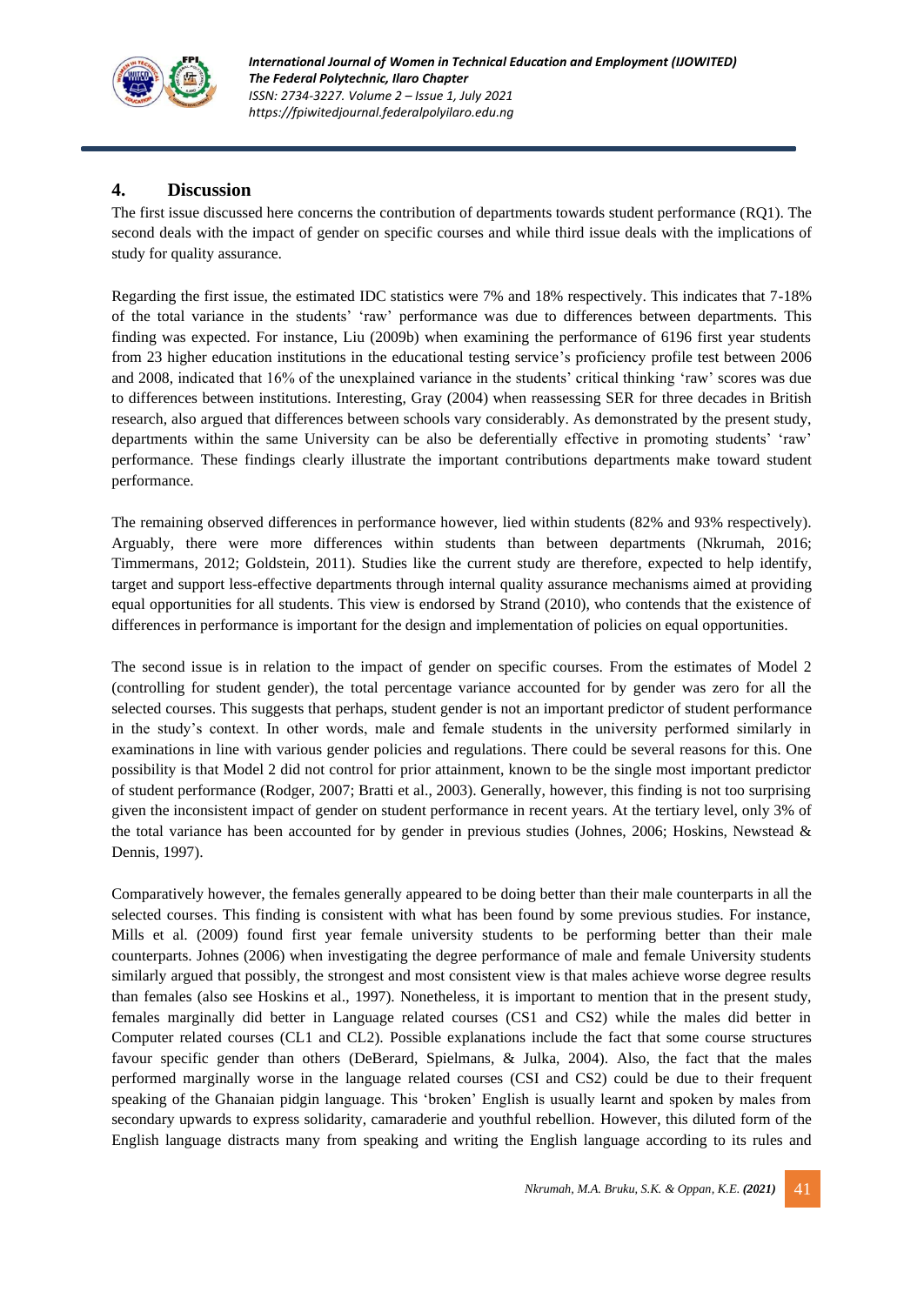

regulations. Those who engage deeply in it often find it difficult communicate using the acceptable level of English language (Huber, 1999).

## **5. Conclusion**

This study examined how institutions can provide quality education for all students through departmental effectiveness and gender equity in one Ghanaian University. The first research question was on the extent to which departments influence student performance in the selected courses. The IDC across all five outcomes ranged between 7% (CS1) and 18% (CL2) confirming the existence of differences in departmental effectiveness. Generally, however, the analysis showed that as the students progressed from one semester to the other, differences between departments became more evident.

The second research question focused on gender differences in the performance of male and female student. The mean performance across all departments after adjusting for gender remained almost the same for all the selected courses. Thus, student gender proved unimportant in predicting the students' performance in the study's context. The impact of gender on specific courses however, was mixed and course specific.

For practice, regular self-evaluation focusing on department effectiveness and/or similar issues is recommended to ensure that all departments are effective in promoting student's performance.

Also, the study did not control for prior attainment. Hence, a 'value added' model controlling for relevant prior attainment is recommended. The 'VA' approach could not be used because entry requirement in common courses such as English language, Mathematics and Science were not available to the study and obtaining them within the framework of the study was problematic.

Finally, the secondary dataset utilised was limited in terms of the variables examined. As a result, some very important variables used by similar studies in the past such as – socio-economic status (parental income levels, education, living conditions), background (such as., age, tribe), were not included in the analysis. Further research broadening and extending the models used is therefore recommended.

## **References**

- Bogue, E. G. (1998). Quality assurance in higher education: The evolution of systems and design ideals. *New Directions for Institutional Research*, *1998*(99), 7-18.
- Bowden, R. (2000). Fantasy higher education: University and college league tables. *Quality in higher education*, *6*(1), 41-60.
- Bratti, M., McKnight, A., Naylor, R. and Smith, J. (2003). 'Higher education outcomes, graduate employment and University performance indicators', Department of Economics, University of Warwick.
- Bridgeman, B., & Wendler, C. (1991). Gender differences in predictors of college mathematics performance and in college mathematics course grades. *Journal of Educational Psychology*, *83*(2), 275.
- DeBerard, M. S., Spielmans, G. I., & Julka, D. L. (2004). Predictors of academic achievement and retention among college freshmen: A longitudinal study. *College student journal*, *38*(1), 66-81.
- Eddy, S. L., Brownell, S. E., & Wenderoth, M. P. (2014). Gender gaps in achievement and participation in multiple introductory biology classrooms. CBE—Life Sciences Education, 13(3), 478-492.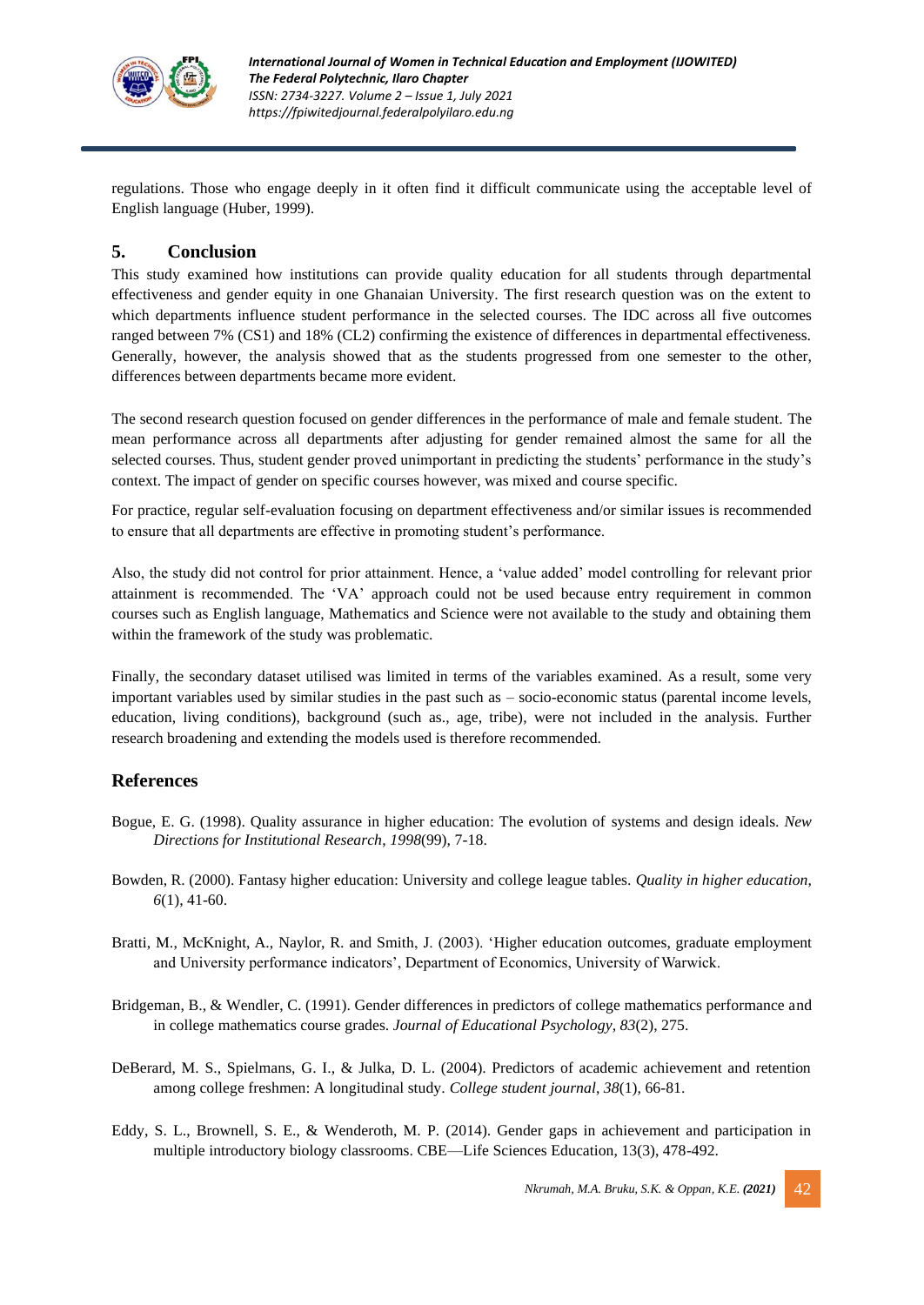

- Freeman, C. E. (2004). Trends in educational equity of girls & women: 2004. *Education Statistics Quarterly*, *6*(4), 357-66.
- Goldstein, H. (2011). *Multilevel statistical models* (Vol. 922). John Wiley & Sons.
- Graunke, S. S., & Woosley, S. A. (2005). An exploration of the factors that affect the academic success of college sophomores. *College Student Journal*, *39*(2), 367-377.
- Gray, J. R. (2004). Integration of emotion and cognitive control. *Current directions in psychological science*, *13*(2), 46-48.
- Harvey, L., & Knight, P. T. (1996). *Transforming Higher Education*. Open University Press, Taylor & Francis, 1900 Frost Road, Suite 101, Bristol, PA 19007-1598.
- Harvey, L. (2005). A history and critique of quality evaluation in the UK. *Quality Assurance in Education*.
- Hoskins, S. L., Newstead, S. E., & Dennis, I. (1997). Degree performance as a function of age, gender, prior qualifications and discipline studied. *Assessment & Evaluation in Higher Education*, *22*(3), 317-328.
- Huber, M. (1999). Ghanaian pidgin English in its West African context. *A Sociohistorical and Structural Analysis. Amsterdam/Philadelphia: Benjamins*.
- Johnes, M. (2007). Applied and commissioned histories: A cautionary tale of a researcher, a subject and a university. *unpublished paper, available from author, Swansea University, UK*.
- Johnes, J. (2006). Measuring efficiency: a comparison of multilevel modelling and data envelopment analysis in the context of higher education. *Bulletin of Economic research*, *58*(2), 75-104.
- Johnes, J., & Taylor, J. (1990). Performance indicators in higher education: UK Universities. Open University Press and the Society for Research into Higher Education.
- Kim, M. M., Rhoades, G., & Woodard, D. B. (2003). Sponsored research versus graduating students? Intervening variables and unanticipated findings in public research universities. Research in higher education, 44(1), 51-81.
- Kleinfeld, J. (1998). Why smart people believe that schools shortchange girls: What you see when you live in a tail. *Gender Issues*, *16*(1-2), 47-63.
- Leonard, D. K., & Jiang, J. (1999). Gender bias and the college predictions of the SATs: A cry of despair. *Research in Higher education*, *40*(4), 375-407.
- Lewin, R. (1998). *Principles of human evolution: A core textbook*. Blackwell Science.
- Lingard, B., Martino, W., & Mills, M. (2009). Educating boys: Beyond structural reform.
- Neisser, U., Boodoo, G., Bouchard Jr, T. J., Boykin, A. W., Brody, N., Ceci, S. J., ... & Urbina, S. (1996). Intelligence: knowns and unknowns. *American psychologist*, *51*(2), 77.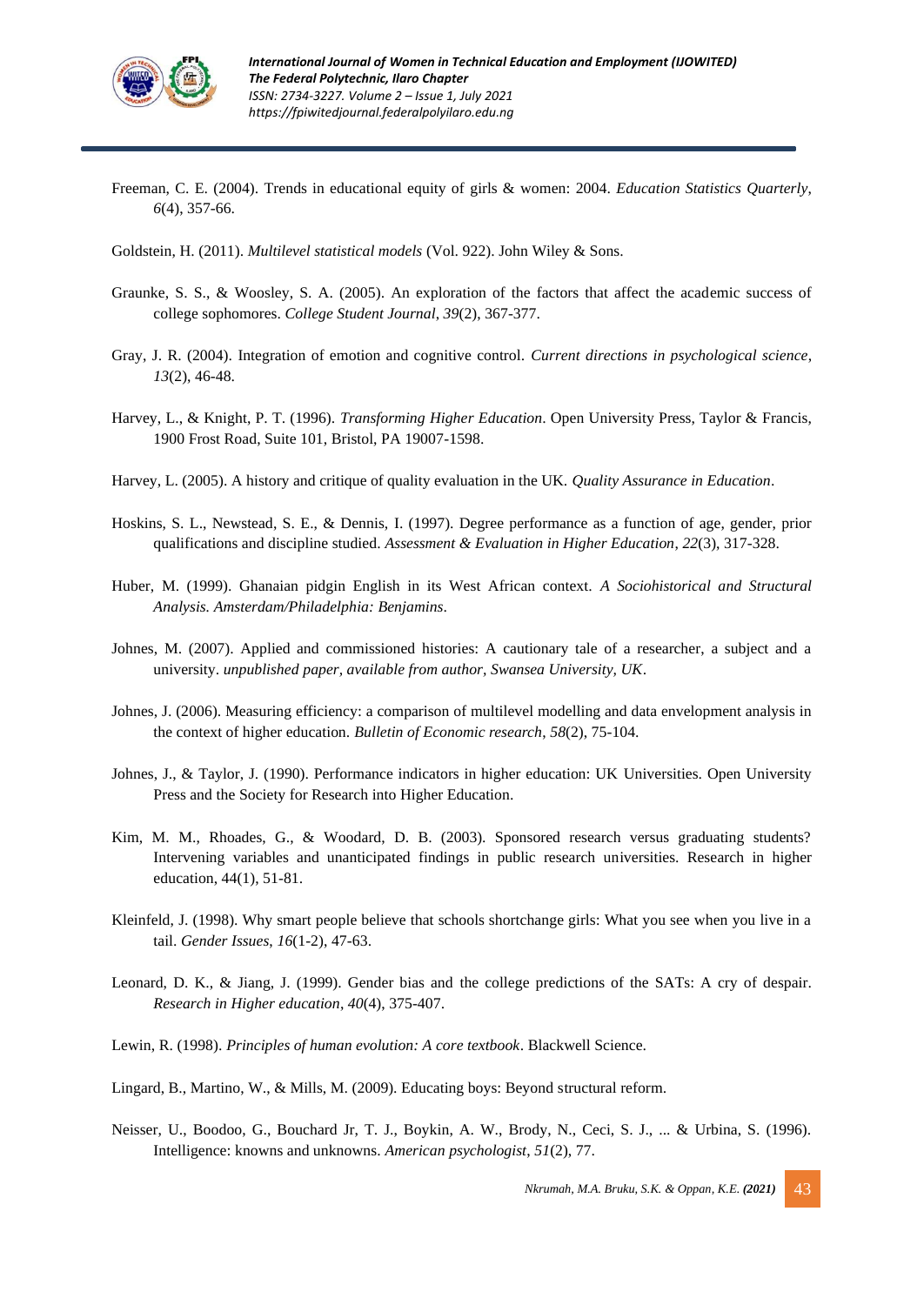

- Liu, O. L. (2009b). Measuring value-added in higher education: Conditions and caveats. Results from using the Measure of Academic Proficiency and Progress (MAPPTM). Assessment and Evaluation in Higher Education, 34(6), 1–14.
- Ma, X. (2008). Within-school gender gaps in reading, mathematics, and science literacy. Comparative Education Review, 52(3), 437-460.
- Nkrumah, T. (2016). Science education: A descriptive case study of African American students' perceptions.
- Ofori, R., & Charlton, J. P. (2002). A path model of factors influencing the academic performance of nursing students. Journal of advanced nursing, 38(5), 507-515.
- Rabash, J., Steele, F., Browne, W. J., & Goldstein, H. (2016). A user's guide to MLwiN, version 2.36.
- Ramsden, P. (1991). A performance indicator of teaching quality in higher education: The Course Experience Questionnaire. *Studies in higher education*, *16*(2), 129-150.
- Rodgers, T. (2007). 'Measuring Value Added in Higher Education: A Proposed Methodology for Developing a Performance Indicator Based on the Economic Value Added to Graduates', *Education Economics, 15: 1, pp. 55 — 74*.
- Singer, J. D., & Willett, J. B. (2003). Survival analysis. *Handbook of psychology*, 555-580.
- Smith, J. and Naylor, R. (2001a). 'Determinants of degree performance in UK Universities: a statistical analysis of the 1993 student cohort', Oxford Bulletin of Economics and Statistics, 63, pp. 29–60
- Smith, J. P. and Naylor, R. A. (2001b). "Dropping out of University: a statistical analysis of the probability of withdrawal for UK University students," *Journal of the Royal Statistical Society, Series A,* (Statistics in Society), Volume 164(2), p. 389-405.
- Snijders, T. A., & Bosker, R. J. (1999). An introduction to basic and advanced multilevel modeling. *Sage, London. WONG, GY, y MASON, WM (1985): The Hierarchical Logistic Regression. Model for Multilevel Analysis, Journal of the American Statistical Association*, *80*(5), 13-524.
- Sommers, C. H. (2001). *The war against boys: How misguided feminism is harming our young men*. Simon and Schuster.
- Srikanthan, G., & Dalrymple, J. F. (2007). A conceptual overview of a holistic model for quality in higher education. *International Journal of Educational Management*.
- Stacey, D. G., & Whittaker, J. M. (2005). Predicting academic performance and clinical competency for international dental students: seeking the most efficient and effective measures. *Journal of Dental Education*, *69*(2), 270-280.
- Strand, S. (2010). Do some schools narrow the gap? Differential school effectiveness by ethnicity, gender, poverty, and prior achievement. School Effectiveness and School Improvement, 21(3), 289-314.